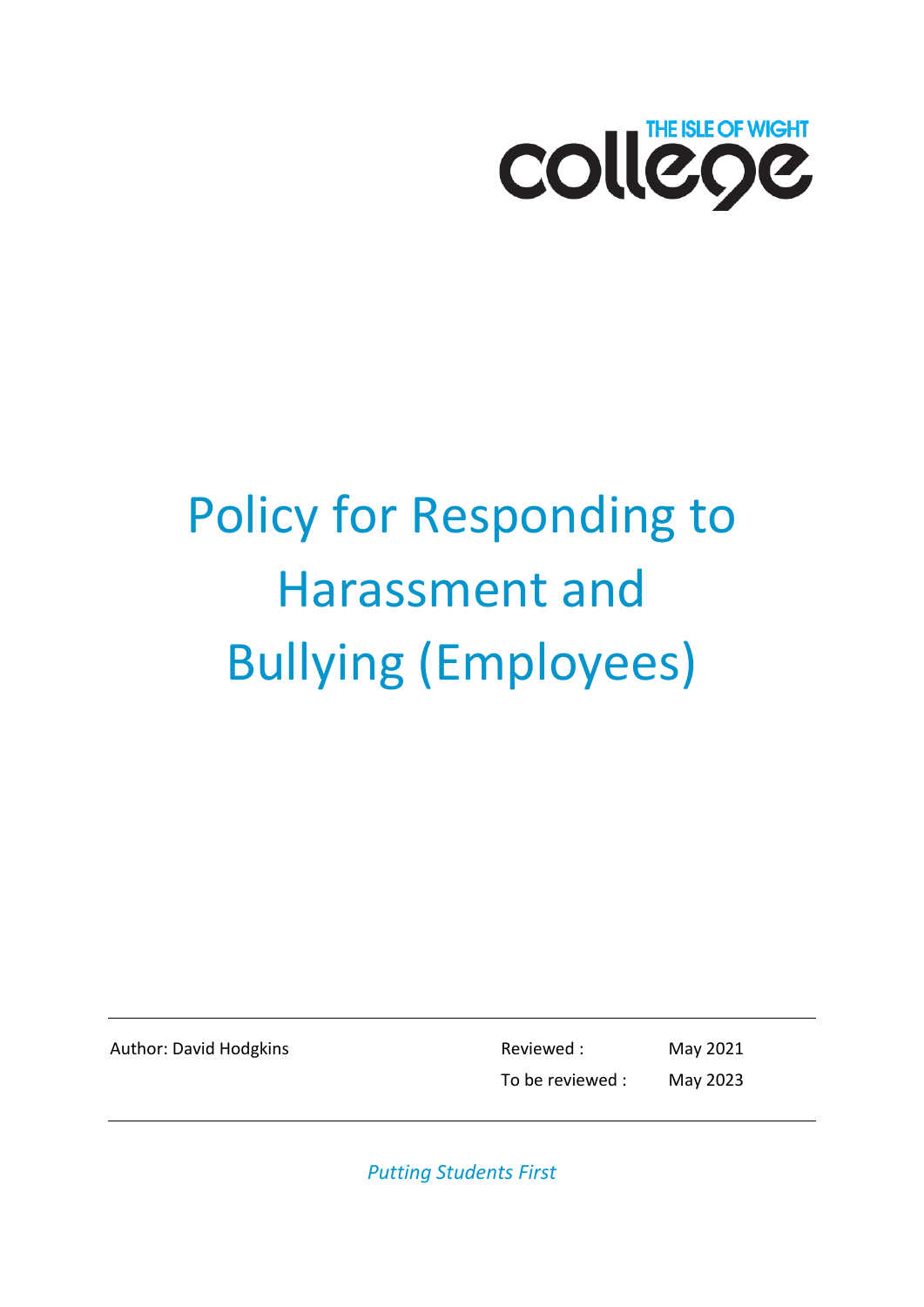# POLICY FOR RESPONDING TO HARASSMENT AND BULLYING (FOR EMPLOYEES)

## 1 Introduction and college commitment to students and staff

1.1 The college is proud to be a welcoming and inclusive community which provides a positive and safe environment for everyone to be able to study and work.

The Principal, Governors and all staff are asked to demonstrate a commitment and proactive approach to eliminating unfair treatment and to tackling bullying when concerns or complaints are raised. This includes a zero tolerance of any kind of discrimination and harassment against students or staff on the grounds of someone's sex, age, ethnicity/nationality, a disability, their marital status, their sexual orientation, their transgender or gender reassignment status and their religious belief or non-belief or their political opinion or affiliation.

**It is the right of every member of staff and all students to be able work or study without fear of bullying and harassment and related discrimination or victimisation.** 

- 1.2 If a complaint is brought to the attention of management, it will be investigated promptly and appropriate action taken. This policy follows guidance issued by ACAS which can be found at [www.acas.org.uk](http://www.acas.org.uk/) and further information is included at appendix 1.
- 1.3 Where following investigation an allegation is found to be proven or there is a case to answer, the college will take appropriate action under the disciplinary procedure, which could include dismissal from employment. In addition, serious matters where there is a potential criminal offence will be referred to the police for investigation and possible legal action.
- 1.4 Where there are safeguarding concerns, including the suitability for an individual to continue to work with people aged under 18 or vulnerable adults, the matter may also be referred to the Local Authority Designated Officer (LADO) and the Disclosure and Barring Service (DBS). This could lead to an individual being barred from working with these groups in the future.
- 1.5 Separate arrangements are in place setting out the college's approach to tackling bullying and harassment for students and the potential disciplinary action that may be taken.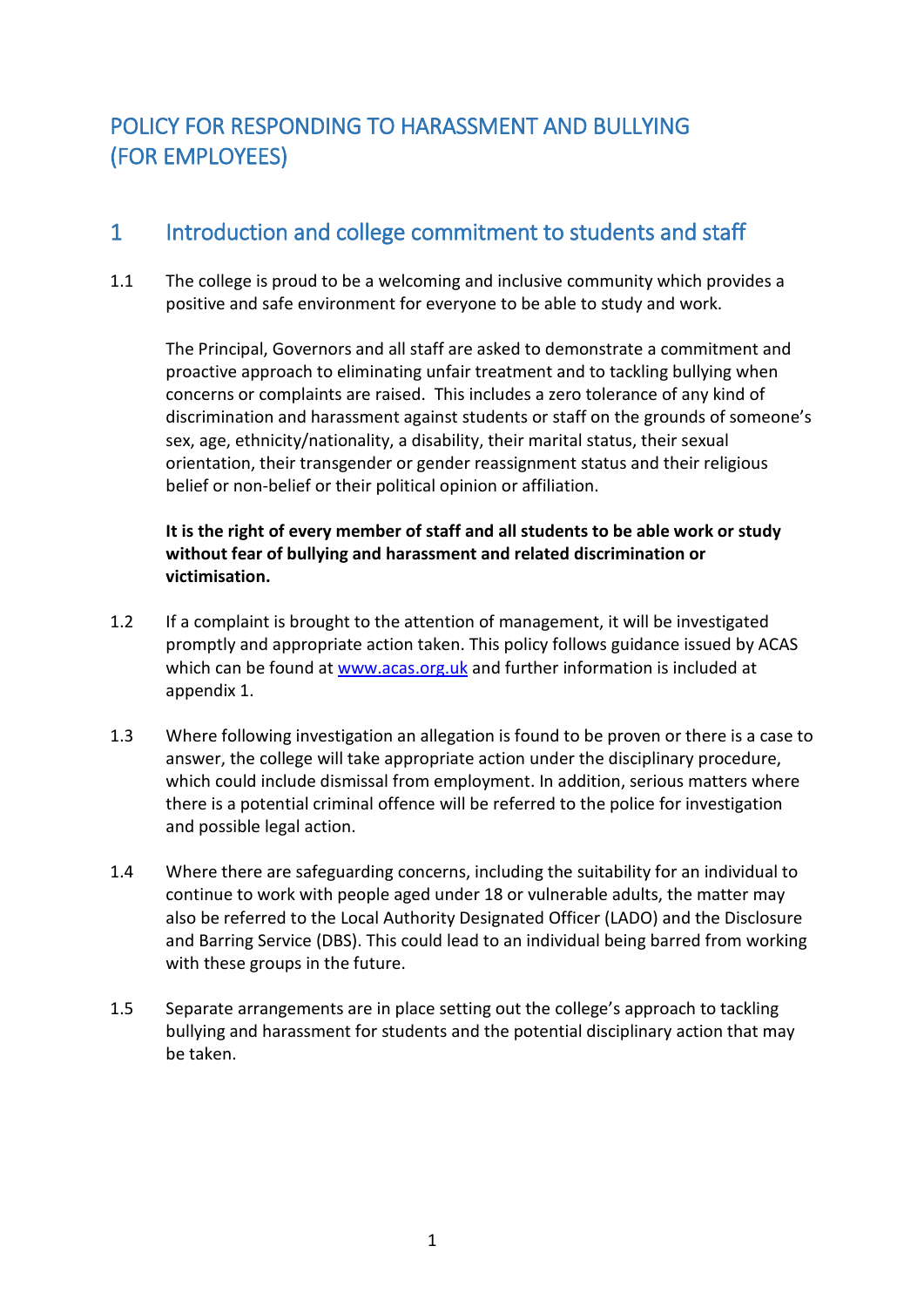## 2. What is bullying, harassment, discrimination and victimisation at work?

- 2.1 Harassment and bullying can include any conduct which is unwanted by the recipient, or any such conduct which is classed as discrimination or victimisation and which affects the dignity of any individual, or group of individuals based on the protected characteristics (which are set out in detail on the next page). The unfair treatment may be repetitive, or an isolated occurrence and can be experienced in many different ways. For example, depending on the type of treatment, it might:
	- be a regular pattern of behaviour or a one-off incident
	- happen face to face, on social media, in emails or phone calls
	- be spoken or written words, imagery, graffiti, gestures, jokes, pranks or unwanted physical behaviour
	- happen in the workplace, at work social events or outside of work
	- not always be obvious or noticed by others.

#### **Bullying**

- 2.2 Bullying is behaviour from a person or group that's unwanted and makes someone feel uncomfortable. It can include offensive, intimidating, malicious or insulting behaviour, an abuse or misuse of power through means that undermine, humiliate, denigrate or injure the recipient. It may leave the victim feeling:
	- frightened
	- less respected or put down
	- made fun of
	- upset
	- in serious cases it may impact on their mental health including their confidence / ability to perform their job role or to function with other people.
- 2.3 Examples of bullying in the workplace could include:
	- spreading a false rumour or making derogatory/abusive remarks about someone
	- putting someone down in meetings or in the workplace
	- not allowing someone to go on training courses, but allowing everyone else to
	- giving someone a heavier workload than everyone else
	- excluding someone from team social events.
- 2.4 Sometimes bullying is classed as harassment, which is against the law and could lead to criminal investigation and legal action being taken.

#### **Harassment**

- 2.5 By law, harassment is when bullying or unwanted behaviour is related to any of the following (known as 'protected characteristics' under the Equality Act 2010):
	- age
	- disability
	- gender reassignment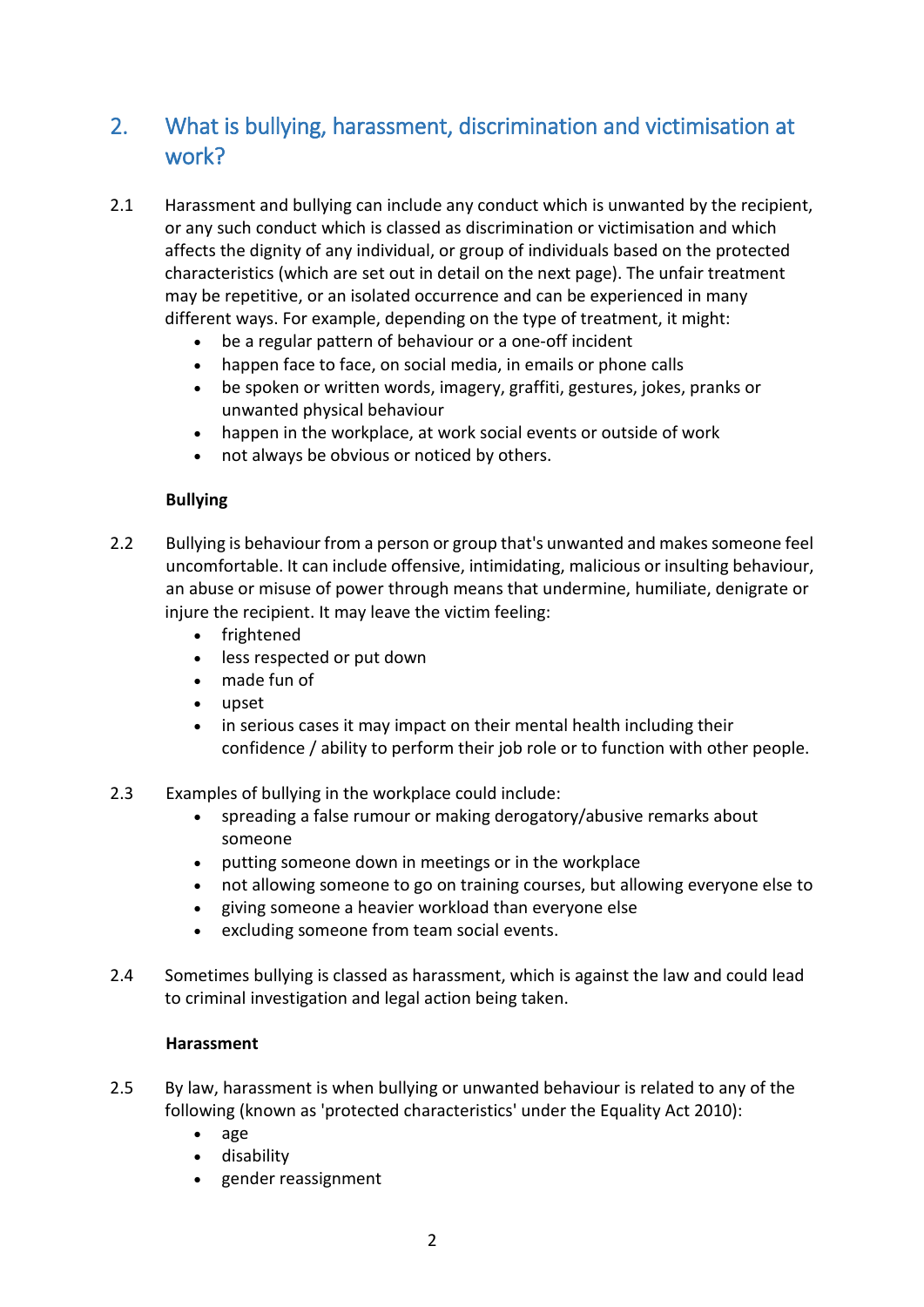- pregnancy and maternity
- race
- religion or belief
- sex
- sexual orientation.
- 2.6 The law on harassment does not cover marriage and civil partnership.

As with bullying, the person being harassed might feel:

- disrespected
- frightened
- humiliated
- made fun of
- offended
- threatened.
- 2.6 For it to count as harassment, the unwanted behaviour must have either:
	- violated the person's dignity, whether it was intended or not
	- created a hostile environment for the person, whether it was intended or not.
- 2.7 The law on harassment also applies to:
	- a person being harassed because they are thought to have a certain protected characteristic when they do not
	- a person being harassed because they're linked to someone with a certain protected characteristic
	- a person who witnesses harassment because of someone else's protected characteristic and is upset by it.
- 2.8 A list of examples of possible types of harassment are included at Appendix 2.

#### **Discrimination**

2.9 By law, discrimination is when someone's treated unfairly because of any of the protected characteristics that are listed above.

## **Victimisation**

2.10 Victimisation is when someone is treated unfairly because they made or supported a complaint to do with a 'protected characteristic', or someone thinks they did or might do.

## **Keeping a record**

2.11 It is important that anyone who believes that they have suffered from harassment should keep notes of the details outlined below for each incident and that they are made as soon after the event as possible. Detailed notes should include the following: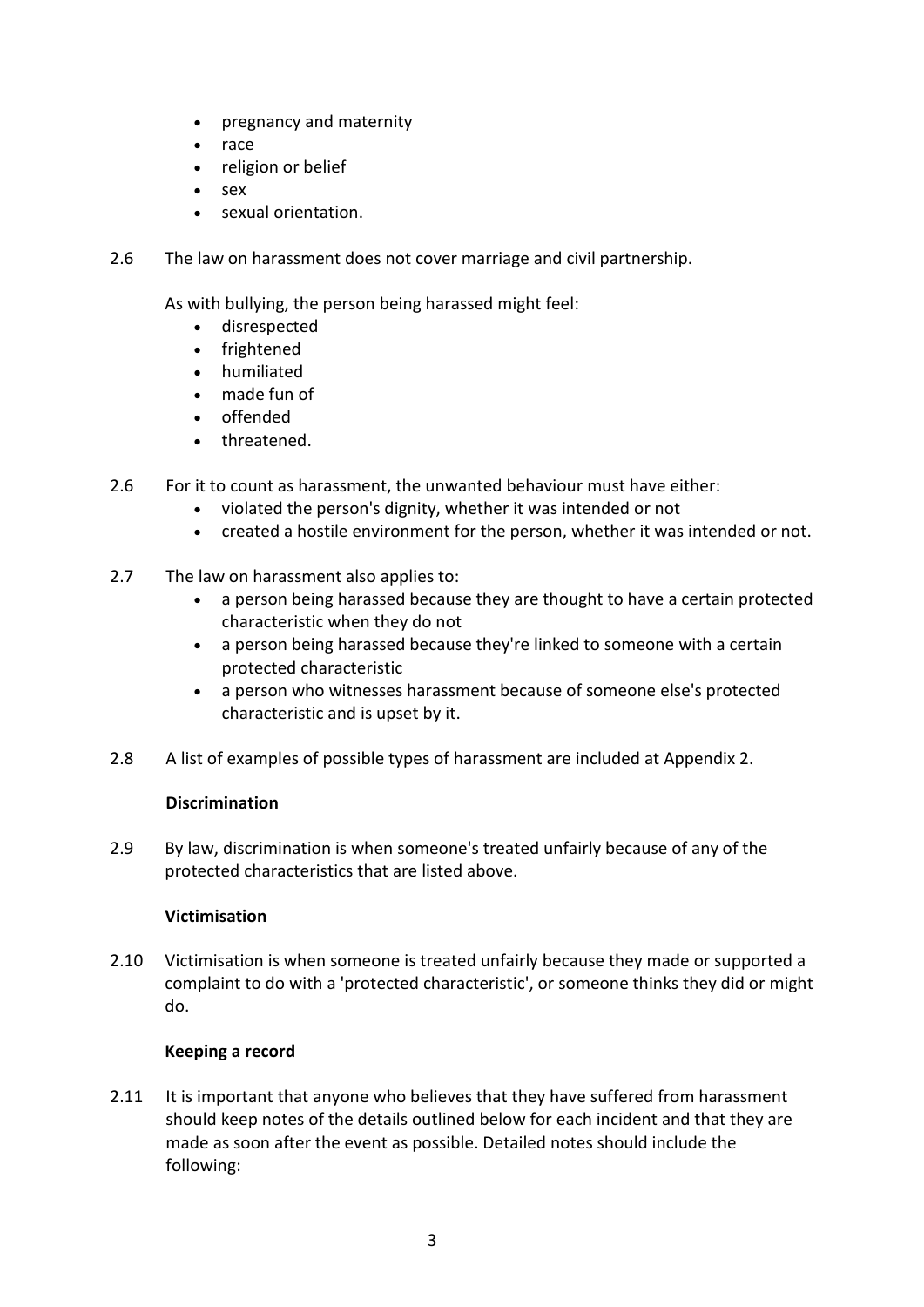- date
- time
- place
- name of person harassing them
- what actually happened
- how the person actually felt at the time
- name of any witnesses
- action taken and whether reported to management
- any correspondence relating to the incidents and subsequent complaints.

## 3 Responsibilities of all staff

- 3.1 It is the duty of every member of the college to take responsibility for their behaviour and to challenge others or raise concerns with management if they witness incidents, as harassment and bullying is not acceptable under any circumstances. This can include incidents involving other staff, students or external parties. The college's Employee Code of Conduct and Safeguarding Policy provide further information for all staff on expectations relating to behaviour and conduct.
- 3.2 Allegations of harassment and bullying involving a member of staff will be investigated and could lead to disciplinary action, in accordance with the college's disciplinary procedure. Any allegation which is upheld may also lead to an individual being held personally liable should the person who has been harassed undertake legal proceedings or the matter be referred to the police. Both managers and individual members of staff have a responsibility to ensure that the policy is effectively applied and that harassment does not occur or is reported if witnessed.

#### **Training and compliance**

3.3 All new employees will be informed of the organisation's policy towards harassment and bullying at induction. The college expects all managers and supervisors to ensure that this policy and procedure are adhered to at all times. The college provides Equality and Diversity training including on harassment to all new staff as part of their induction and also provides refresher training on specific issues to all staff at least every 3 years. Specific training will also be provided for managers where appropriate to ensure they gain the knowledge, skills and awareness necessary to operate the college's policy and relevant legislation efficiently and effectively and to communicate this to their staff and students.

## 4 Harassment and bullying by third parties

The college will not tolerate any form of harassment of its workforce by third parties (e.g. customers, suppliers or members of the public). All contractors, suppliers and other third parties will be informed of the organisation's policy and action will be taken against those who subject any of the workforce to any form of harassment. Any employee who is the victim of harassment by a third party, or who becomes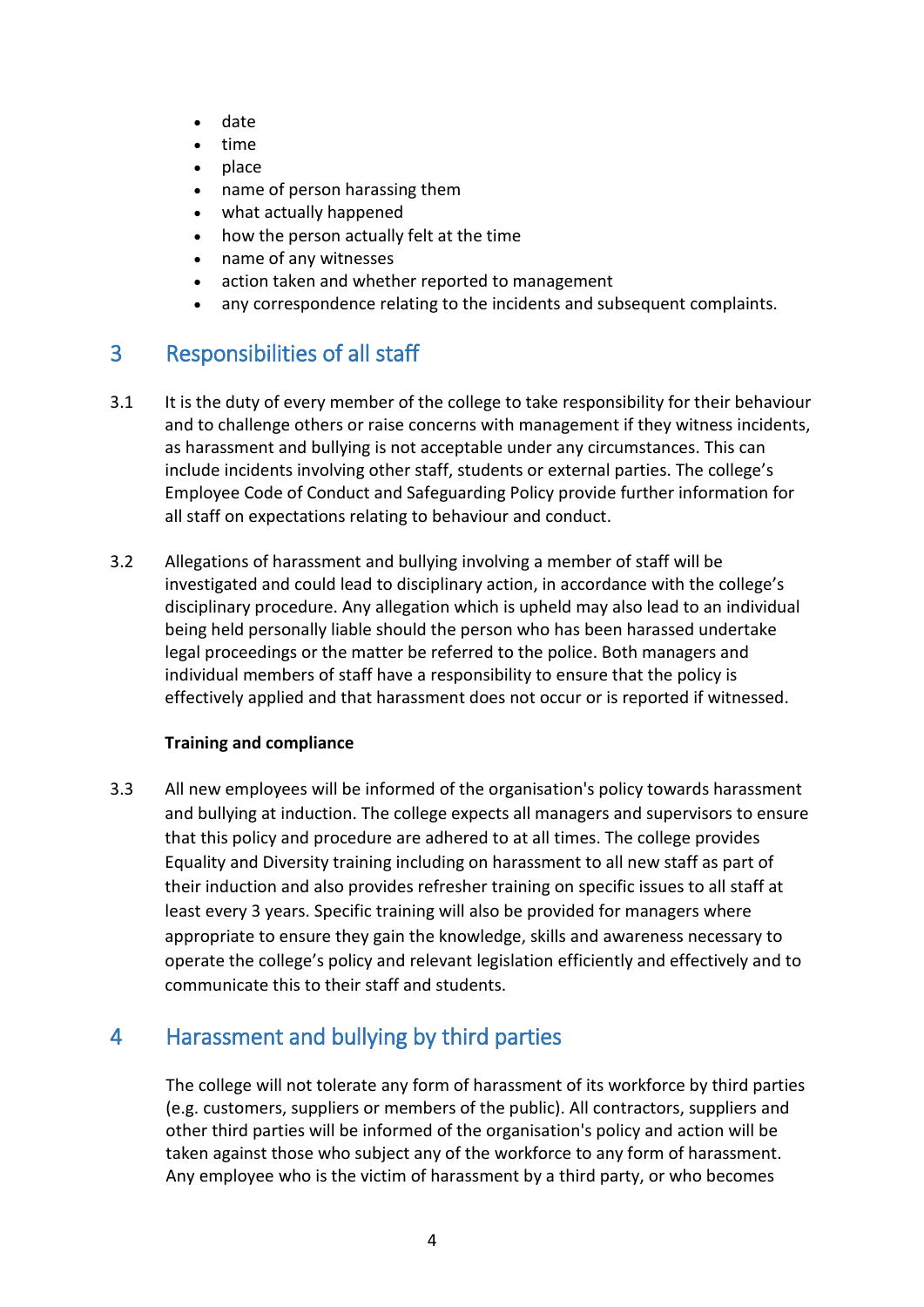aware that another employee is suffering such harassment, should report the matter immediately to a manager or a member of the Human Resources team.

## 5 Review and monitoring of the procedure

The procedure will be reviewed at least once every two years or sooner to reflect changes in legislation or best practice.

## 6 Procedure for dealing with a complaint or concern regarding harassment or bullying

- 6.1 The procedure follows the principles of the college's grievance procedure and has been designed to deal with complaints of harassment and bullying in a sensitive manner. The objective of the procedure is to try and ensure minimal stress for the complainant, timely resolution of complaints and a degree of flexibility which is appropriate to individual circumstances.
- 6.2 It is recognised that in bringing a complaint, the complainant must be protected from further harassment, victimisation or detriment arising from the alleged incident and associated complaint. At all stages of the procedure, the need to maintain confidentiality will be paramount. Information circulation will be minimised to that which is necessary to ensure a fair investigation and hearing. If at any stage in this procedure an employee does not receive a response to a formal complaint in accordance with the specified or agreed time limits, or where the response is inadequate or inappropriate, the employee is entitled to raise the matter under the college's grievance procedure.
- 6.3 A complaint or concern might come from:
	- an employee about something they've experienced
	- an employee who's witnessed unacceptable behaviour or treatment
	- a trade union or employee representative on behalf of an employee.
- 6.4 The college will look into the complaint in a way that's fair and sensitive to:
	- the person who made the complaint
	- anyone who witnessed it
	- anyone accused of bullying, harassment, discrimination or victimisation.
- 6.5 The college will follow the below process:

#### **Talking to the person who raised the issue**

6.6 An appropriate manager with HR support will talk to the person raising the issue. This will the college to understand more about the issue, and what might help resolve it. The manager would not be anyone who is directly involved in the complaint / concern and the individual making the complaint / raising a concern can raise with HR any issues they have with the manager appointed to look into the matter. An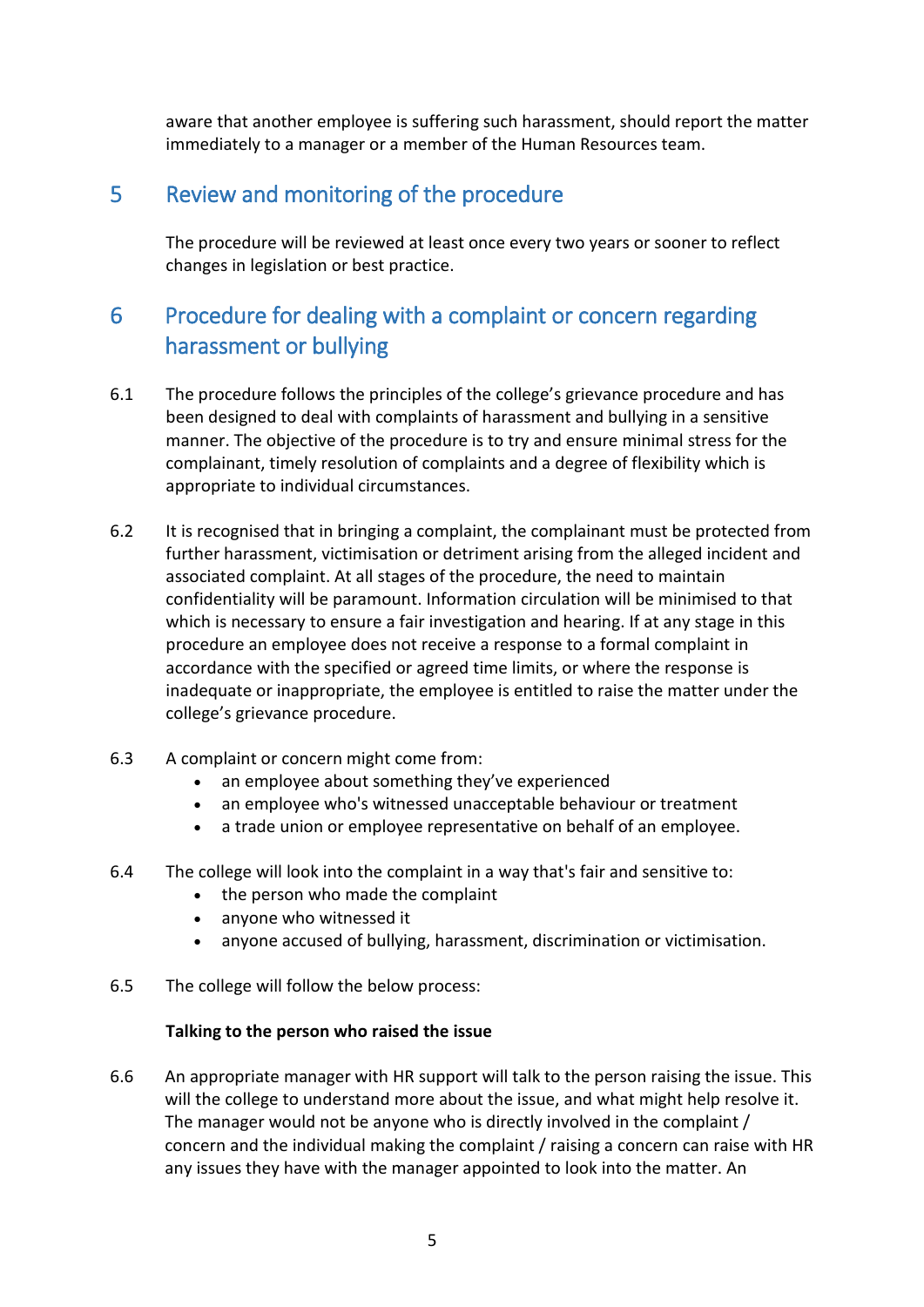individual can be accompanied to any informal meetings in these circumstances by their trade union representative or a work colleague.

### **Check how the person might like the issue handled**

- 6.7 The manager will ask the person who has raised the issue what they'd like to happen. For example, and depending on the seriousness of the issues they might prefer:
	- that management keep an eye on the issue
	- advice and support on how to handle it
	- an apology
	- someone to have a quiet word with the person they are complaining about
	- to try mediation
	- to make a formal complaint.
- 6.8 The college will where possible try to take what the individual would prefer into account. If the manager feels that what the individual would like to happen is not appropriate, they will:
	- talk to the person and explain why they think it needs to be handled differently
	- try to agree on the approach together.

For example, if an individual wants the matter handled informally but the manager determines that it is an extremely serious matter, the manager may suggest handling it formally instead. If it cannot be agreed on the most appropriate approach, the manager will need to make a recommendation with HR advice and if there is any doubt the matter should be dealt with through a formal procedure.

#### **If the individual would like the matter dealt with via informal resolution**

- 6.9 Depending on the nature of the allegation it may be possible to try to resolve the issue through informal action in the first instance, if this is appropriate. Sometimes people are not aware that their behaviour is unwelcome and an informal discussion can lead to greater understanding and an agreement that the behaviour will cease.
- 6.10 It may be that the individual will choose to do this themselves, or they may need support from HR, a manager or a union representative. This could include an appropriate manager or HR speaking to the individual to make them aware of the concerns raised and agree actions to ensure this does not happen in the future. The action taken will be confirmed in an email to both parties involved.
- 6.11 Any discussions will be confidential and no action will be taken without the consent of the complainant or unless the manager considers the incident so serious, in which case they will inform the employee of their need to take action against the alleged harasser, following consultation with the employee concerned. The employee may have a colleague or recognised trade union representative present at all stages of the procedure.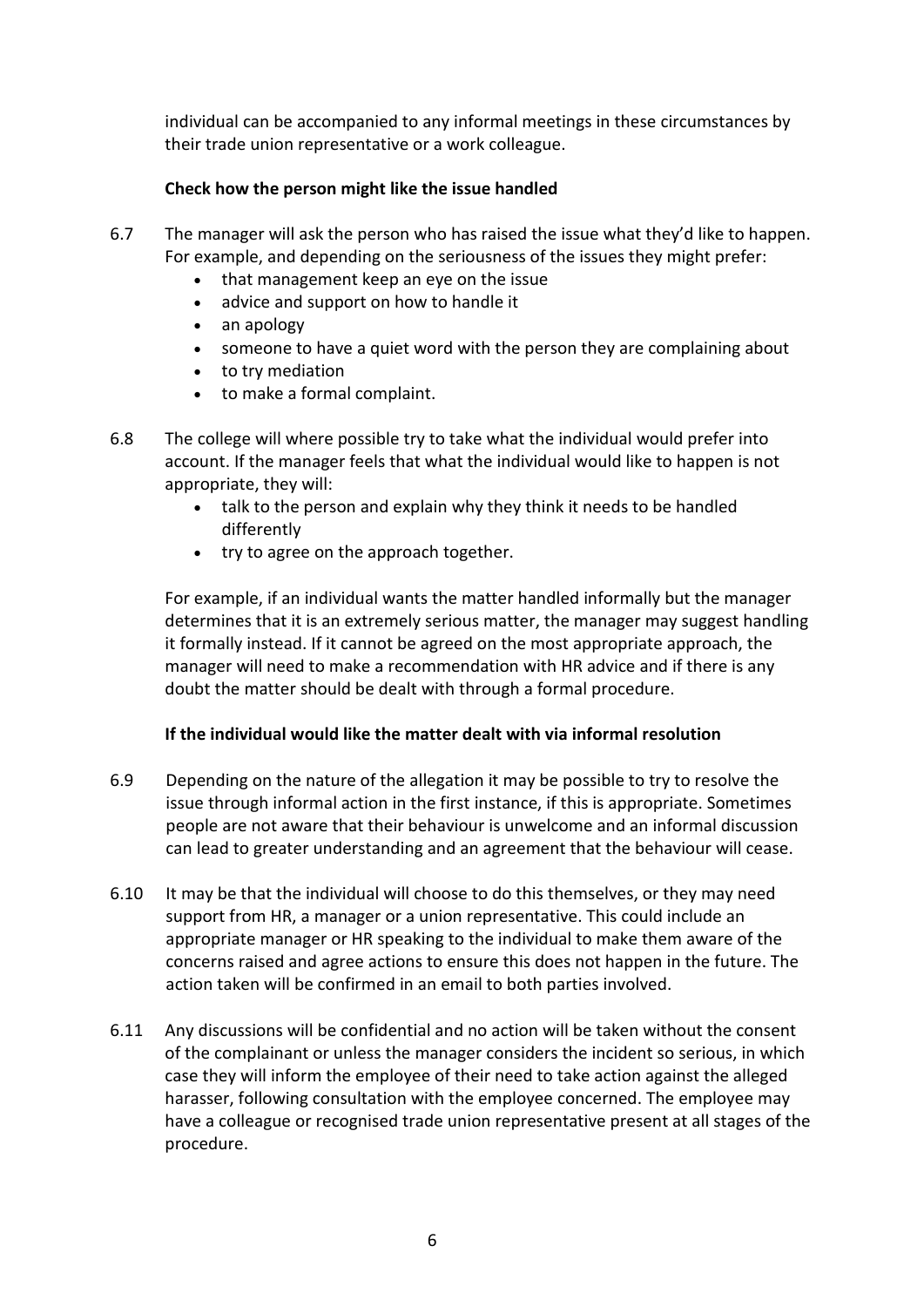6.12 If the individual is not satisfied with the proposed course of action or if the harassment continues then the employee has the right at any stage to submit a formal complaint.

#### **If the individual would like the matter dealt with as a formal complaint**

- 6.9 If the individual wishes to make a complaint this should be put in writing to their line manager, or to HR, or to a more senior manager if their immediate manager is implicated. The letter/email needs to specify that it is a formal complaint giving details of the incident(s).
- 6.10 Where the complaint involves another staff member(s), the matter will be investigated under Disciplinary Procedure by an Investigation Officer (IO) who has had no previous involvement in the matter under the guidelines set out in the Staff Disciplinary Procedure. The IO is required to protect the rights of both parties involved and ensure that both are entitled to a full and fair opportunity to put their version of events. This will include individual interviews and statements from other witnesses where required.
- 6.11 In cases of sexual harassment, in no circumstances will evidence of the complainant's appearance and sexual attitudes be taken as relevant information. In some cases, there will not be any witnesses and it will be one person's word against another's. In these cases, they will consider whether on the balance of probabilities, the incidents/actions occurred.
- 6.12 Following their investigation IO may make a recommendation as follows:
	- take no action, that is the allegation has not been substantiated; or
	- initiate a formal hearing under disciplinary procedure to be heard by a separate Hearing Officer; or
	- make other recommendations for management action. This could include:
		- o with agreement of both parties, measures to enable conflict resolution and the restoration of working relationships;
		- o a recommendation of redeployment of one or both parties, either on a temporary or permanent basis. In relation to redeployment the complainant should be given the choice, though normally the alleged harasser would be redeployed first. Should a transfer take place, this must not be on any less terms and conditions of employment, unless action is taken within the disciplinary procedure to demote an individual;
		- o setting up arrangements to monitor the situation;
		- o required attendance on training courses;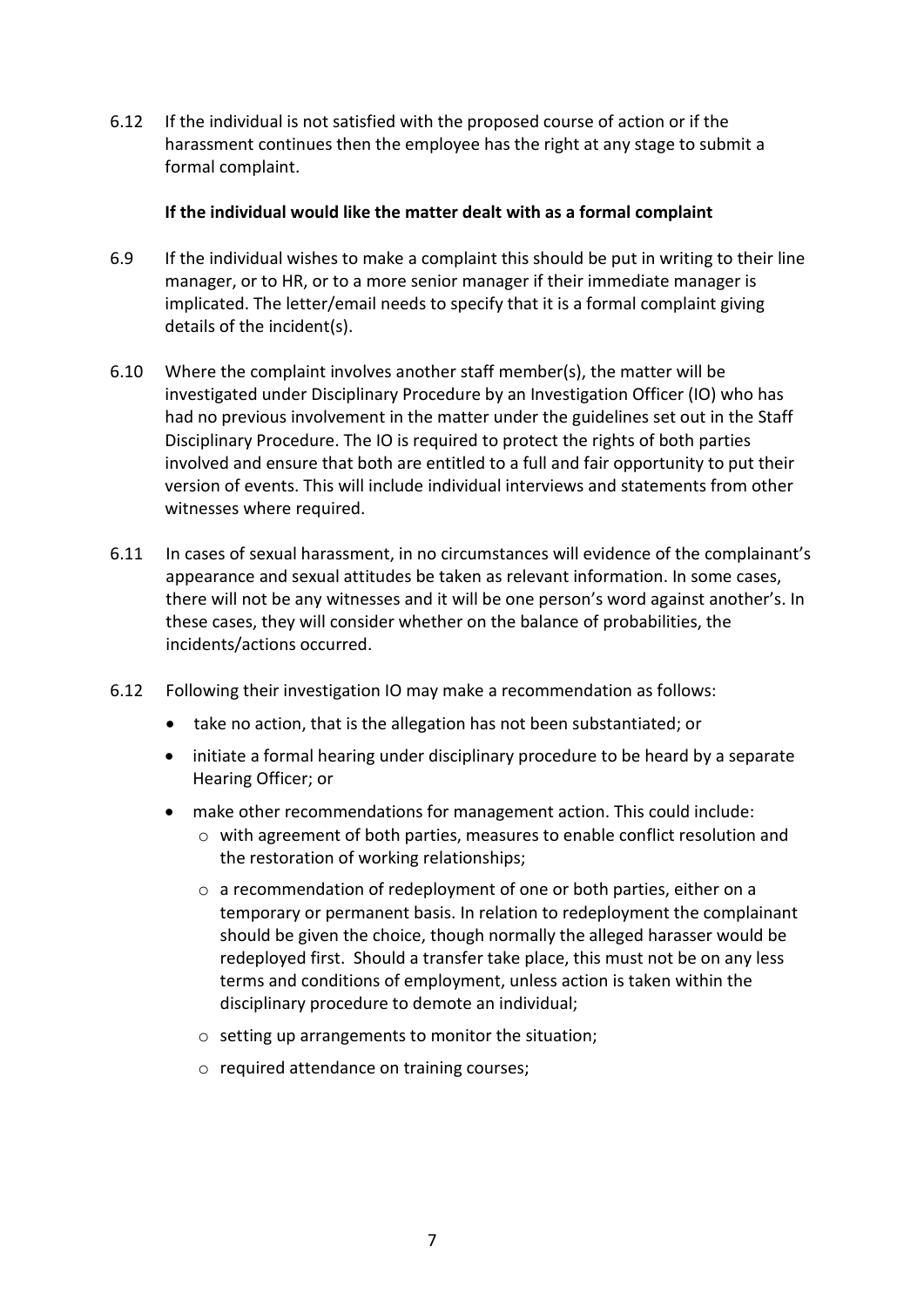#### **Possible suspension or redeployment during the investigation**

6.13 In order to relieve the stress and pressure on one or both parties; to prevent the risk of further incidents and to prevent victimisation it may be necessary in very serious cases to suspend or temporarily redeploy the alleged harasser. Suspension or redeployment under this procedure does not constitute part of the disciplinary procedure and will be on full pay. It is purely a holding measure to enable the investigation and in no way implies guilt.

#### **Attendance at a disciplinary hearing**

- 6.14 The normal disciplinary procedure should be applied; however, the following points should be considered:
	- The complainant may be required to attend the disciplinary hearing as a witness, although every effort should be made to avoid this whenever possible.
	- If they are required to attend, then they should be allowed to bring a trade union representative or colleague to support and represent them where appropriate.

#### **Keeping management records**

- 6.15 After a complaint has been heard, the following storage arrangements should be followed:
	- Where the complaint is informal, no record will be kept on personal HR files, but it is recommended that the complainant makes a note of their meeting
	- Where the complaint is not substantiated, then no record will be kept on the alleged offender's HR file
	- Where the matter proceeds to a disciplinary hearing, then the storage of records should be in accordance with the disciplinary procedure.

#### **Time limits for investigating a complaint**

6.16 The investigation should normally be completed within 10 working days of the complaint being received. Following this further time may be required to convene a disciplinary hearing if required. On occasions, it will not be possible to keep within this timescale. In such cases, the complainant and the alleged offender must both be kept informed of any need for an extension and the likely timescale for completion.

#### **Complaints regarding the process followed**

6.17 If the employee who has complained is not satisfied with the process being followed then they have the right to: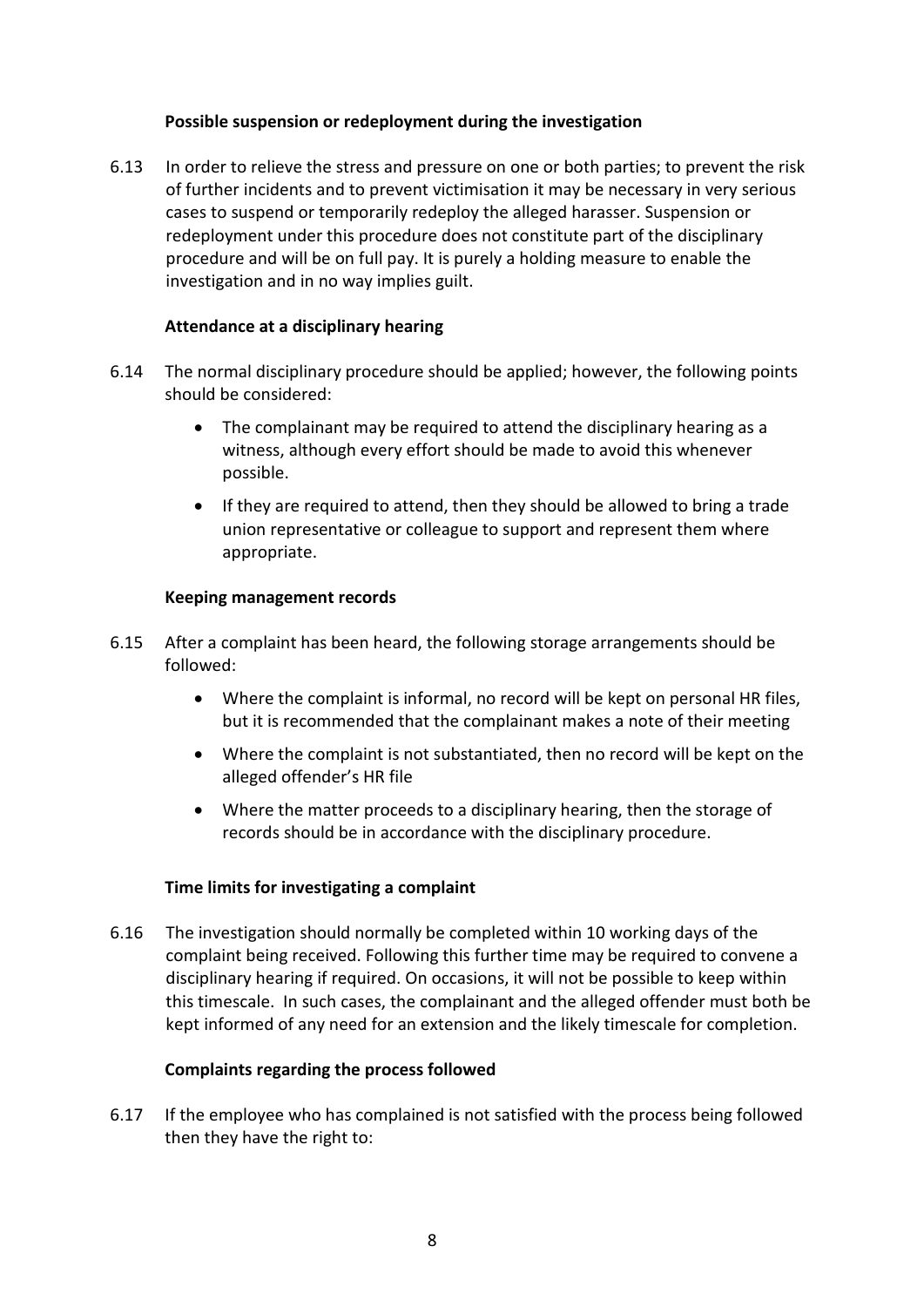- institute grievance proceedings against management for failing to investigate and take appropriate action;
- institute grievance proceedings against management for failing to meet their responsibilities under the college's policy and procedure on harassment.
- 6.18 If the alleged harasser disagrees with any decisions taken, then they have the right to raise this matter under the college's grievance procedure or the appeal process of the Disciplinary Procedure where formal action has been taken.

#### **Serious or potential criminal / safeguarding matters**

6.19 In cases of behaviour that is considered to be a criminal offence or of concern under safeguarding procedures, the college will refer the matter to the Police and/or the Local Authority Designated Officer (LADO) or the Disclosure and Barring Service (DBS) for further consideration.

#### **Supporting the individual who has raised a concern / complaint**

- 6.20 The college recognises that making a complaint is likely to be a distressing experience and that it may be difficult for employees to raise complaints directly with their line managers. Accordingly, employees may approach a colleague, other manager or trade union representative to raise the issue with management on their behalf in line with this procedure and to support them through the process. This includes employees being accompanied at meetings for support. The manager and HR will also ensure the individual is made aware of other support available throughout the process. This will include:
	- 24/ 7 counselling and support through an employee assistance programme (EAP), for example if they are feeling stressed
	- HR advice and support
	- A named manager or other trusted colleague to act as a support buddy through the process.
	- trade union or employee representatives who can offer advice
	- specialist external organisations and charities that provide bullying, harassment and discrimination support.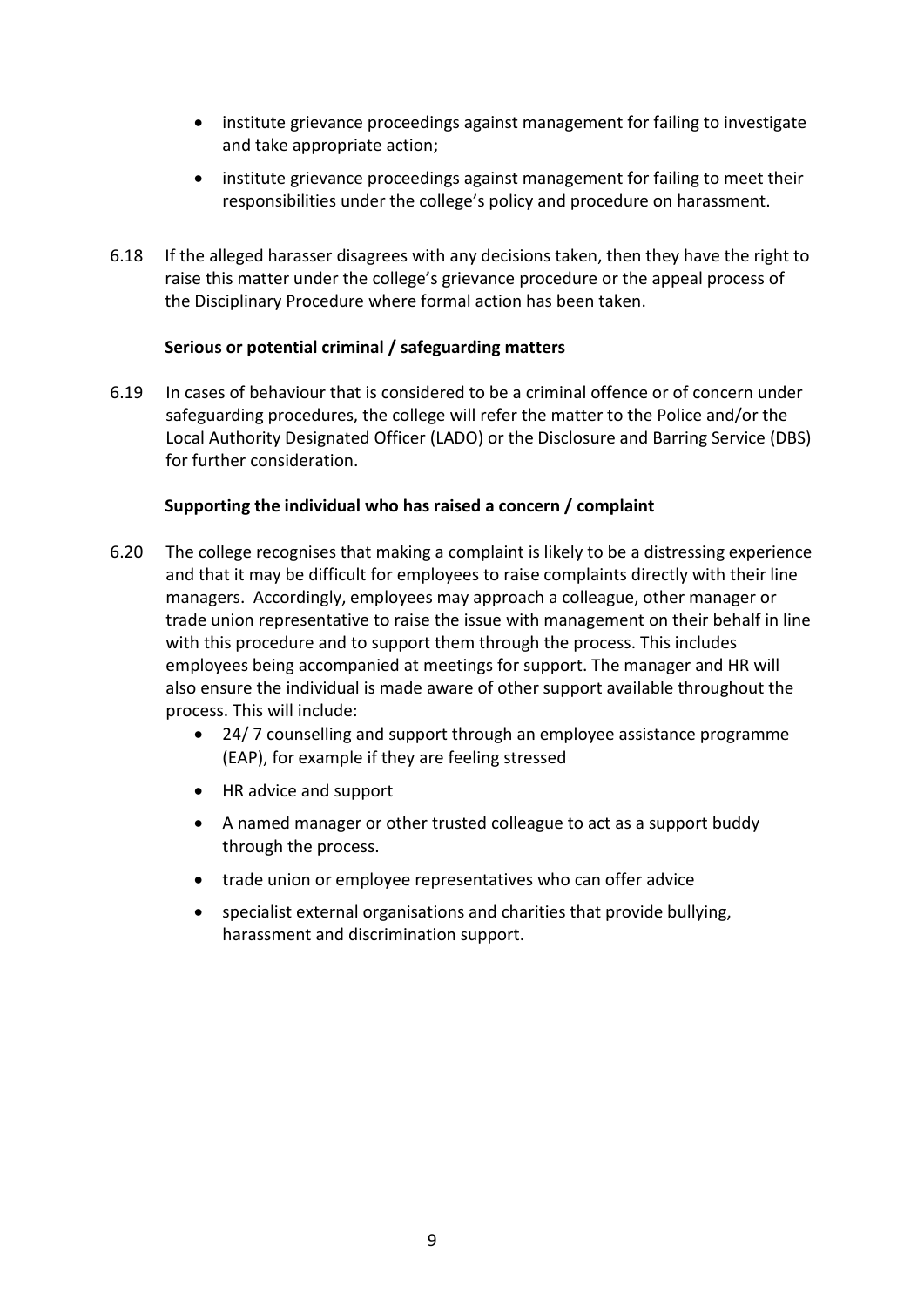# Appendix 1 – ACAS principles for considering allegations of bullying or harassment

When considering a concern or complaint the college will work to the following principles as identified in ACAS guidance.

**Keep an open mind** - You should always keep an open mind when dealing with a complaint about unacceptable behaviour or treatment. What someone thinks is unfair is usually down to their individual experience, so it's important that you:

- listen to what they say
- leave any personal feelings you may have to one side
- look at how it's made them feel, or how it's affected them
- do not make any assumptions
- look into the complaint thoroughly and fairly

**Be aware of any sensitivities** - Keep in mind that it can be hard for an employee to speak up about bullying, harassment, discrimination or victimisation, especially if:

- they're upset about what they've experienced or witnessed
- it's been happening for a long time
- it's affecting their mental health
- they're worried they might be treated unfairly if they make a complaint

**Treat it confidentially** - You should handle the complaint confidentially, including any investigation.

**Consider the mental health and wellbeing of those involved** - It's likely to be stressful and distressing for someone to:

- experience bullying, harassment, discrimination or victimisation
- witness someone else being bullied, harassed, victimised or discriminated against
- be accused of bullying, harassment, discrimination or victimisation
- You should look out for your employees' wellbeing and offer them support while the complaint is being handled and afterwards. This can prevent mental health issues arising or existing mental health issues getting worse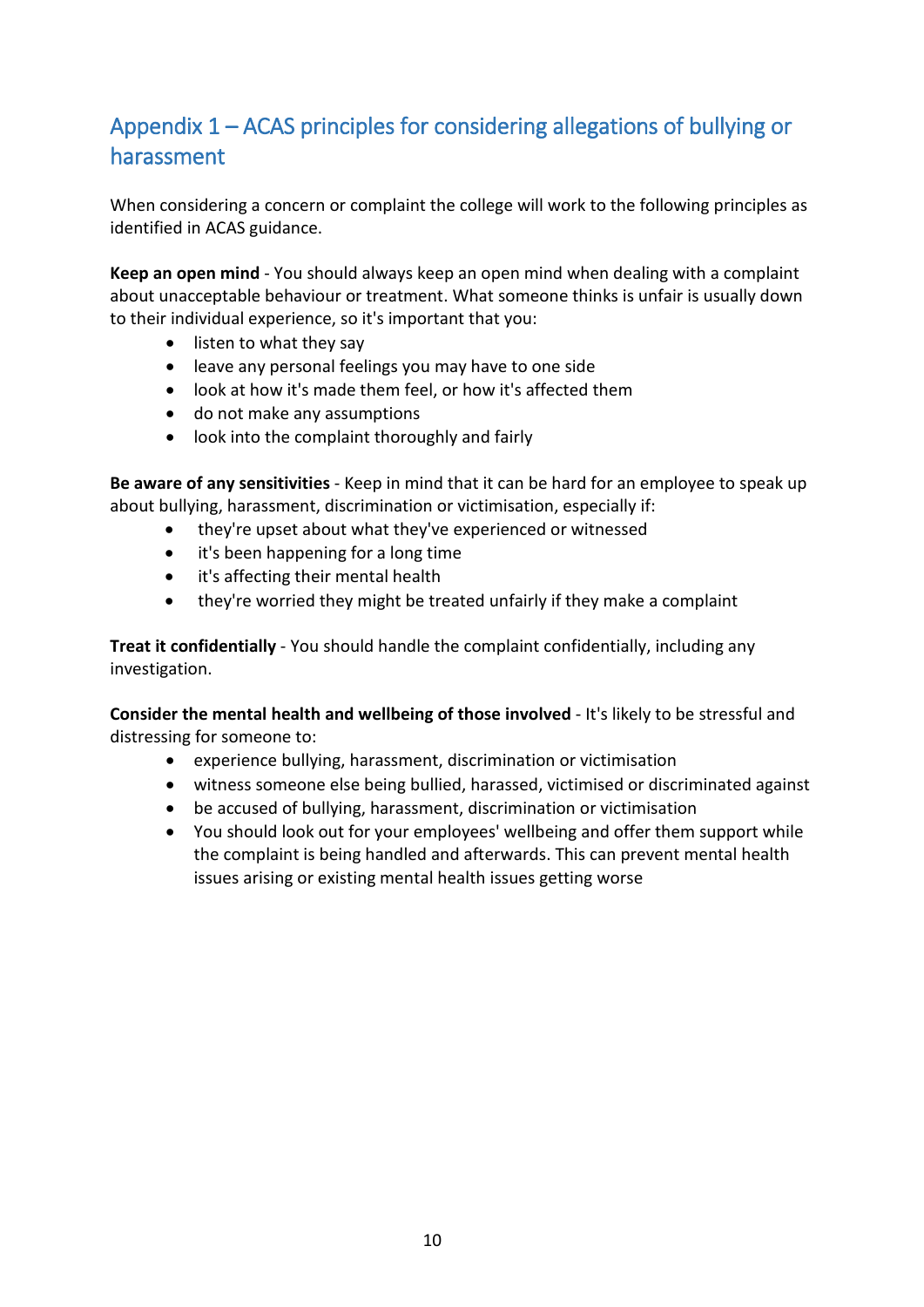## Appendix 2 - examples of bullying and harassment

The following is a list of the possible types of bullying and harassment and associated discrimination and victimisation. The examples are not exhaustive. Some of the types of behaviour listed above may, after investigation, amount to gross misconduct, punishable by summary dismissal. As described earlier in this policy they may also constitute a criminal offence and may lead to further investigation by the Police and/or may also be a safeguarding matter which could be referred to Local Authority Designated Officer (LADO) and/or the Disclosure and Barring Service (DBS).

**Sexual harassment** may take many forms, from relatively mild sexual banter to physical violence. Employees may not always realise that their behaviour constitutes sexual harassment but they must recognise that what is acceptable to one person may not be acceptable to another. Sexual harassment may be physical, verbal or non-verbal.

Examples include:

- jokes, stereotyping and pranks that contain a sexual element
- remarks, banter or gossip that has a sexual content
- lewd comments about appearance
- unnecessary and unwelcome body contact
- displays of sexually offensive material, e.g. pin-ups, e-mails / social media activity with offensive content
- requests for sexual favours
- speculation or gossip about a person's private life and sexual activities
- threatened or actual sexual violence
- threat of dismissal, loss of promotion, etc. for refusal of sexual favours
- emails or social media activity of a sexual nature.

**Sex-based harassment**, i.e. harassment on grounds of gender, can take many forms. Examples include:

- demeaning jokes, pranks, stereotyping, remarks or banter about women or men in the workplace
- particularly where women or men form a minority in the workforce
- deliberate exclusion of women or men from conversations
- abusive, threatening or insulting words or behaviours aimed at women (or men).

**Racial harassment** can also take many forms, from relatively minor abuse to physical violence. Examples of harassment include:

- jokes, pranks or stereotyping related to race, colour or nationality
- remarks, banter or gossip that have a racial content or are racist in nature
- calling someone a nickname linked to their nationality or skin colour
- pranks perpetrated on racial grounds
- deliberate exclusion from conversations on racial grounds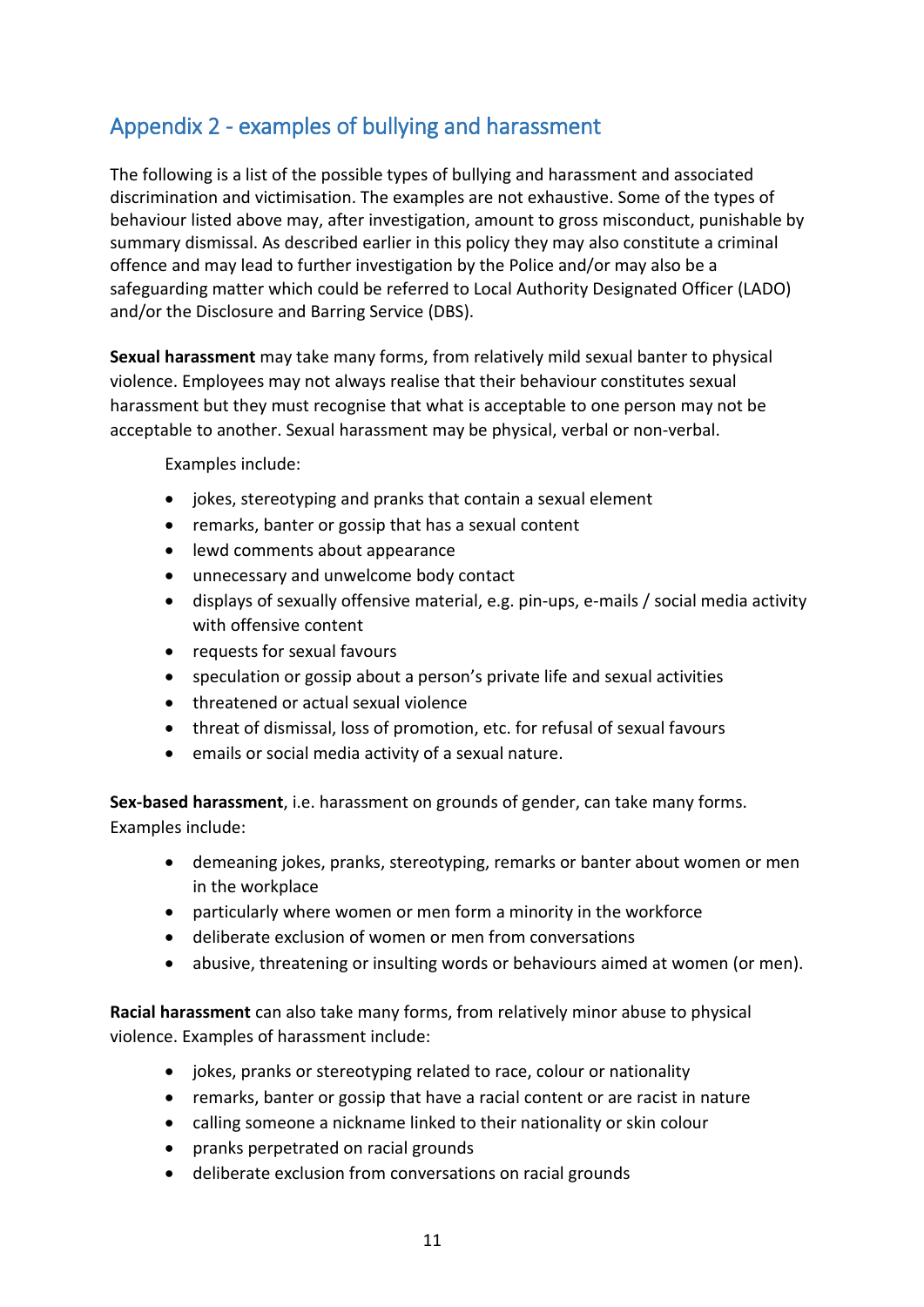- abusive, threatening or insulting words and behaviour on racial grounds
- displaying racially abusive writing or pictures
- emails or social media activity of a racist nature
- insulting a colleague because he or she is married to someone of a minority racial group.

**Disability –** harassment could take many forms, including:

- jokes, pranks or stereotyping relating to disability or disabled people
- remarks, banter or gossip about disabled people
- abusive or insulting remarks or gestures on the grounds of a person's disability
- emails or social media activity with unnecessary references to a person's disability
- mimicking a disabled person's mannerisms.

**Age** related harassment could include:

- jokes, pranks or stereotyping that make fun of younger or older people
- remarks or banter about older or younger people
- deliberate exclusion from activities or conversations on grounds of age
- a refusal to co-operate with someone on grounds of a perception that he or she is "too young" or "too old" to bother about
- treating someone's ideas as inferior or worthless on account of youth or age
- making demeaning remarks (whether in fun or not) alleging that someone's physical or mental abilities have declined on account of his or her age
- emails or social media activity making unnecessary reference to age
- offensive age-related birthday cards.

**Sexual orientation** harassment could take many forms, including:

- jokes, pranks or stereotyping relating to sexual orientation
- remarks, banter or gossip about gay or lesbian people
- displays of sexually offensive material relating to sexual orientation, e.g. e-mails with offensive attachments
- speculation about a person's private life and sexual activities
- emails or social media activity making unnecessary reference to sexual orientation
- derogatory remarks about a heterosexual employee because he or she socialises with friends who are gay or lesbian.

**Gender reassignment / Transgender status** - Harassment on the grounds that a person is intending to undergo, is undergoing or has undergone gender reassignment. The term 'transgender status' is used to help positively recognise a wider range of people who may identify as being transgender or non-binary with or without undergoing gender